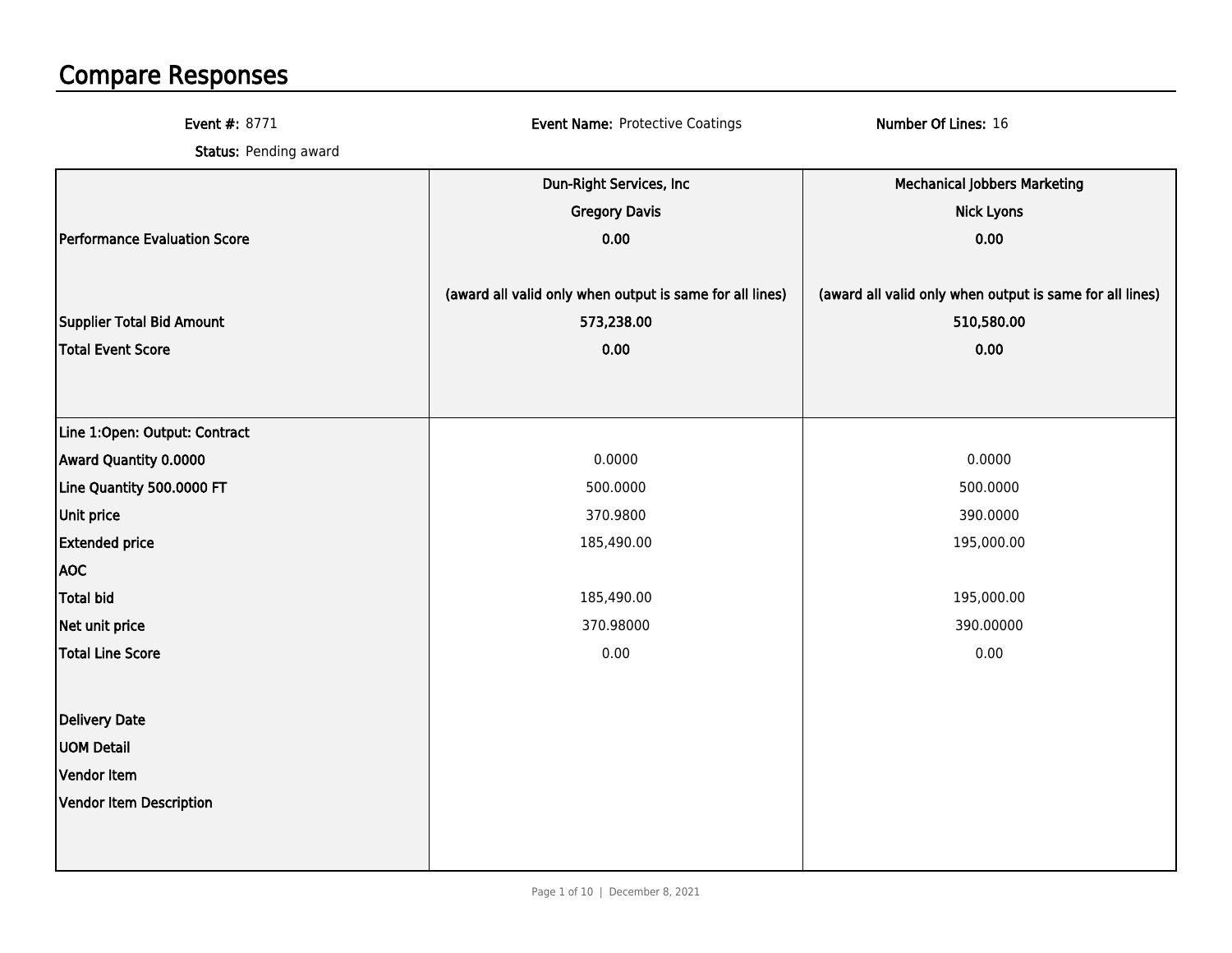| Line 2:Open: Output: Contract |           |           |
|-------------------------------|-----------|-----------|
| Award Quantity 0.0000         | 0.0000    | 0.0000    |
| Line Quantity 50.0000 FT      | 50.0000   | 50.0000   |
| Unit price                    | 444.5800  | 410.0000  |
| <b>Extended price</b>         | 22,229.00 | 20,500.00 |
| <b>AOC</b>                    |           |           |
| <b>Total bid</b>              | 22,229.00 | 20,500.00 |
| Net unit price                | 444.58000 | 410.00000 |
| <b>Total Line Score</b>       | $0.00\,$  | 0.00      |
|                               |           |           |
| Delivery Date                 |           |           |
| <b>UOM Detail</b>             |           |           |
| Vendor Item                   |           |           |
| Vendor Item Description       |           |           |
|                               |           |           |
|                               |           |           |
| Line 3:Open: Output: Contract |           |           |
| Award Quantity 0.0000         | 0.0000    | 0.0000    |
| Line Quantity 50.0000 FT      | 50.0000   | 50.0000   |
| Unit price                    | 657.6400  | 490.0000  |
| <b>Extended price</b>         | 32,882.00 | 24,500.00 |
| <b>AOC</b>                    |           |           |
| <b>Total bid</b>              | 32,882.00 | 24,500.00 |
| Net unit price                | 657.64000 | 490.00000 |
| <b>Total Line Score</b>       | $0.00\,$  | 0.00      |
|                               |           |           |
| <b>Delivery Date</b>          |           |           |
|                               |           |           |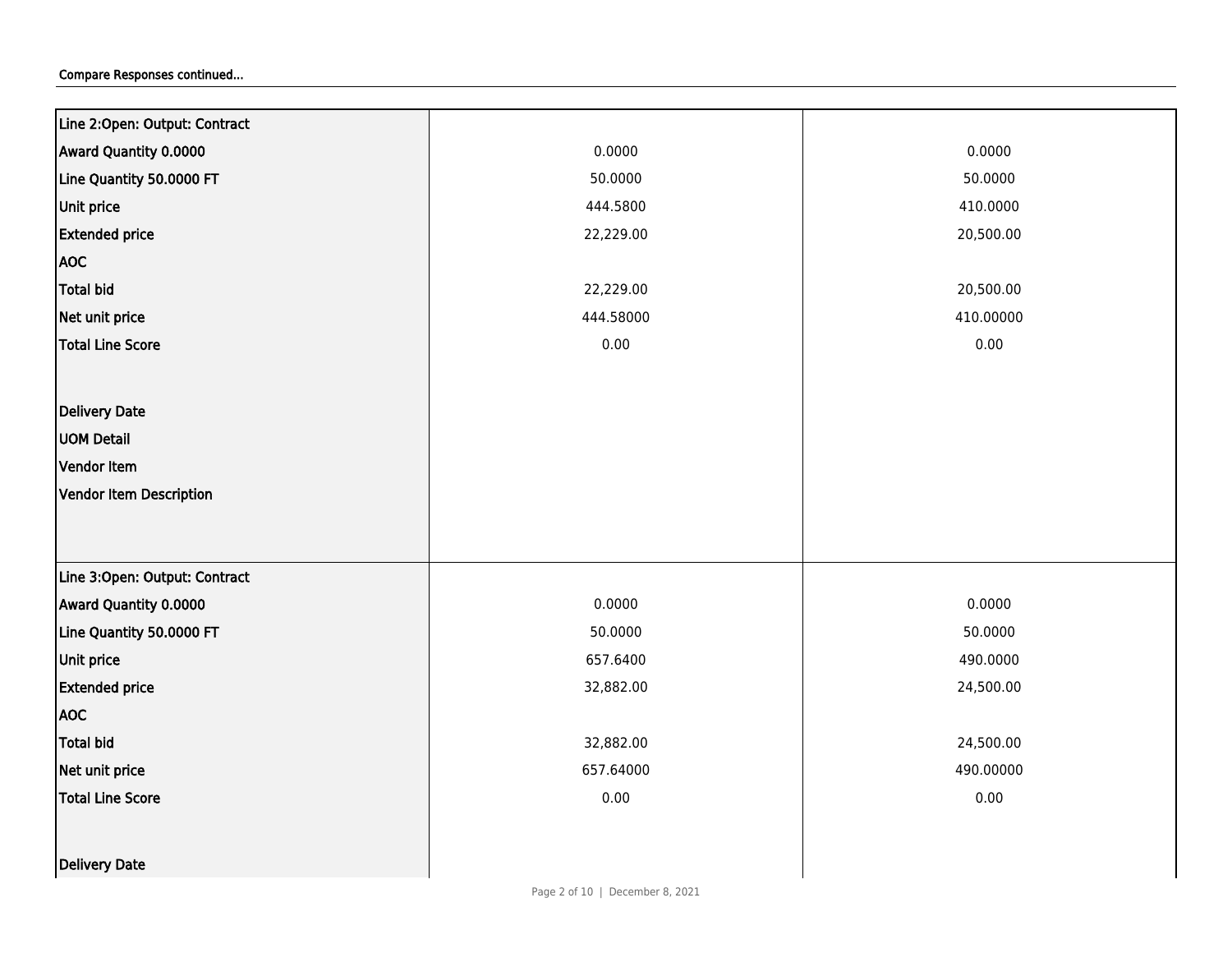| UOM Detail                    |           |           |
|-------------------------------|-----------|-----------|
| Vendor Item                   |           |           |
| Vendor Item Description       |           |           |
|                               |           |           |
|                               |           |           |
| Line 4:Open: Output: Contract |           |           |
| Award Quantity 0.0000         | 0.0000    | 0.0000    |
| Line Quantity 10.0000 FT      | 10.0000   | 10.0000   |
| <b>Unit price</b>             | 788.1300  | 555.0000  |
| <b>Extended price</b>         | 7,881.30  | 5,550.00  |
| <b>AOC</b>                    |           |           |
| Total bid                     | 7,881.30  | 5,550.00  |
| Net unit price                | 788.13000 | 555.00000 |
| Total Line Score              | 0.00      | 0.00      |
|                               |           |           |
| Delivery Date                 |           |           |
| <b>UOM Detail</b>             |           |           |
| Vendor Item                   |           |           |
| Vendor Item Description       |           |           |
|                               |           |           |
|                               |           |           |
| Line 5:Open: Output: Contract |           |           |
| Award Quantity 0.0000         | 0.0000    | 0.0000    |
| Line Quantity 50.0000 FT      | 50.0000   | 50.0000   |
| Unit price                    | 967.6100  | 620.0000  |
| <b>Extended price</b>         | 48,380.50 | 31,000.00 |
| <b>AOC</b>                    |           |           |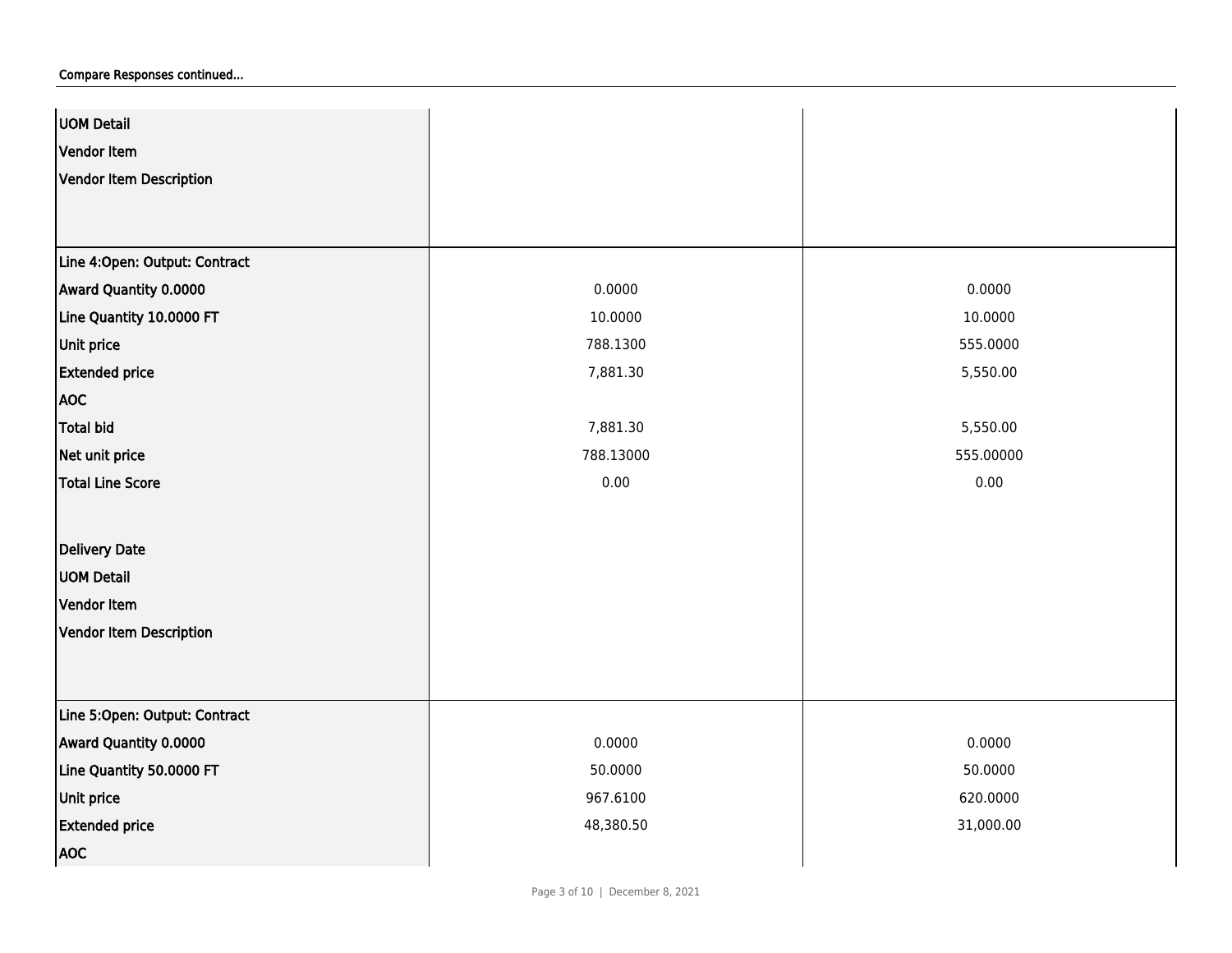| <b>Total bid</b>              | 48,380.50   | 31,000.00 |
|-------------------------------|-------------|-----------|
| Net unit price                | 967.61000   | 620.00000 |
| <b>Total Line Score</b>       | 0.00        | 0.00      |
|                               |             |           |
| <b>Delivery Date</b>          |             |           |
| <b>UOM Detail</b>             |             |           |
| Vendor Item                   |             |           |
| Vendor Item Description       |             |           |
|                               |             |           |
|                               |             |           |
| Line 6:Open: Output: Contract |             |           |
| Award Quantity 0.0000         | 0.0000      | 0.0000    |
| Line Quantity 10.0000 FT      | 10.0000     | 10.0000   |
| Unit price                    | 1,154.5400  | 660.0000  |
| <b>Extended price</b>         | 11,545.40   | 6,600.00  |
| <b>AOC</b>                    |             |           |
| <b>Total bid</b>              | 11,545.40   | 6,600.00  |
| Net unit price                | 1,154.54000 | 660.00000 |
| <b>Total Line Score</b>       | 0.00        | 0.00      |
|                               |             |           |
| <b>Delivery Date</b>          |             |           |
| <b>UOM Detail</b>             |             |           |
| Vendor Item                   |             |           |
| Vendor Item Description       |             |           |
|                               |             |           |
|                               |             |           |
| Line 7:Open: Output: Contract |             |           |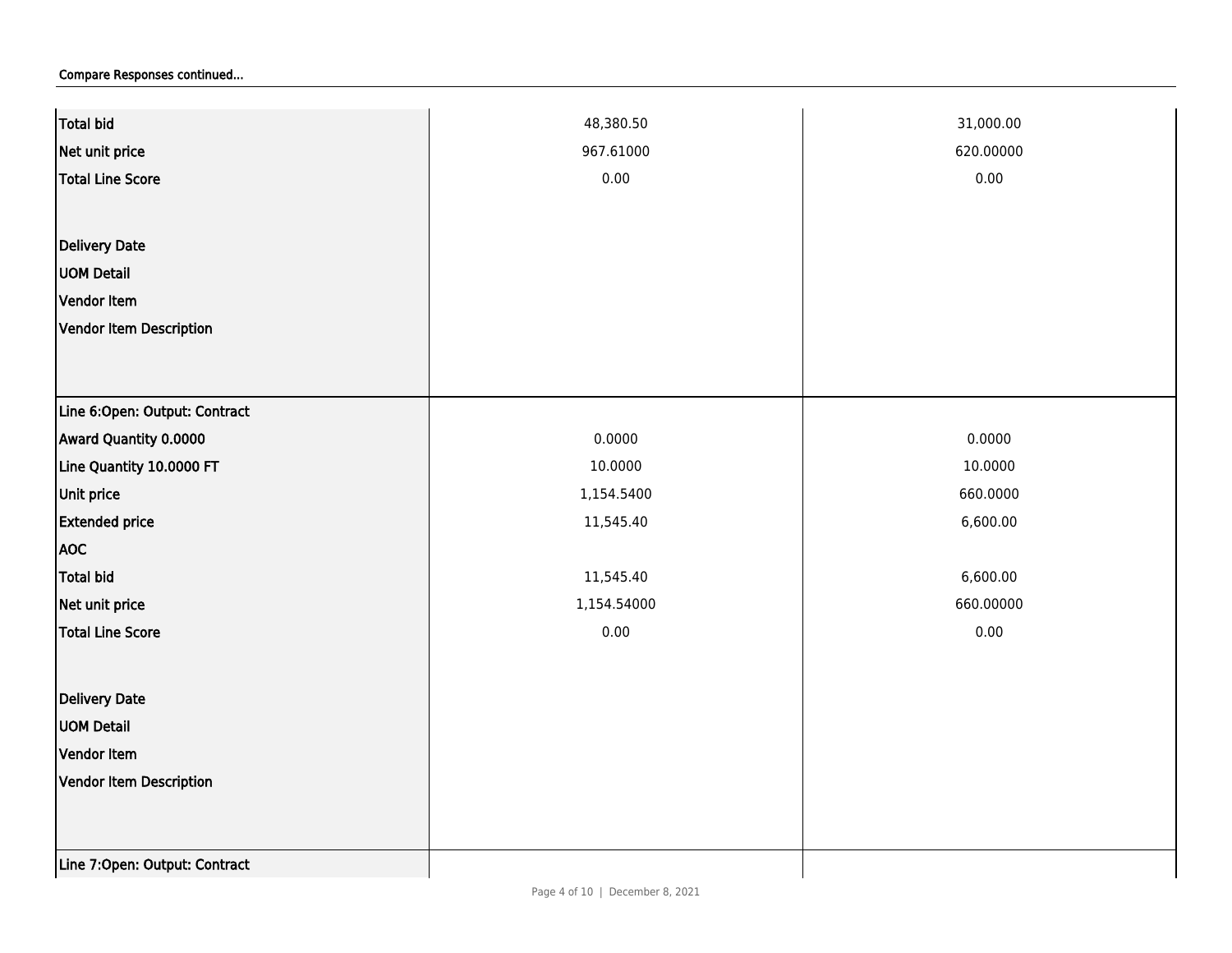| Award Quantity 0.0000         | 0.0000    | 0.0000    |
|-------------------------------|-----------|-----------|
| Line Quantity 60.0000 FT      | 60.0000   | 60.0000   |
| <b>Unit price</b>             | 543.8200  | 535.0000  |
| <b>Extended price</b>         | 32,629.20 | 32,100.00 |
| <b>AOC</b>                    |           |           |
| <b>Total bid</b>              | 32,629.20 | 32,100.00 |
| Net unit price                | 543.82000 | 535.00000 |
| <b>Total Line Score</b>       | $0.00\,$  | $0.00\,$  |
|                               |           |           |
| Delivery Date                 |           |           |
| <b>UOM Detail</b>             |           |           |
| Vendor Item                   |           |           |
| Vendor Item Description       |           |           |
|                               |           |           |
|                               |           |           |
| Line 8:Open: Output: Contract |           |           |
| Award Quantity 0.0000         | 0.0000    | 0.0000    |
| Line Quantity 10.0000 FT      | 10.0000   | 10.0000   |
| Unit price                    | 697.1600  | 565.0000  |
| <b>Extended price</b>         | 6,971.60  | 5,650.00  |
| <b>AOC</b>                    |           |           |
| <b>Total bid</b>              | 6,971.60  | 5,650.00  |
| Net unit price                | 697.16000 | 565.00000 |
| <b>Total Line Score</b>       | $0.00\,$  | 0.00      |
|                               |           |           |
| Delivery Date                 |           |           |
| <b>UOM Detail</b>             |           |           |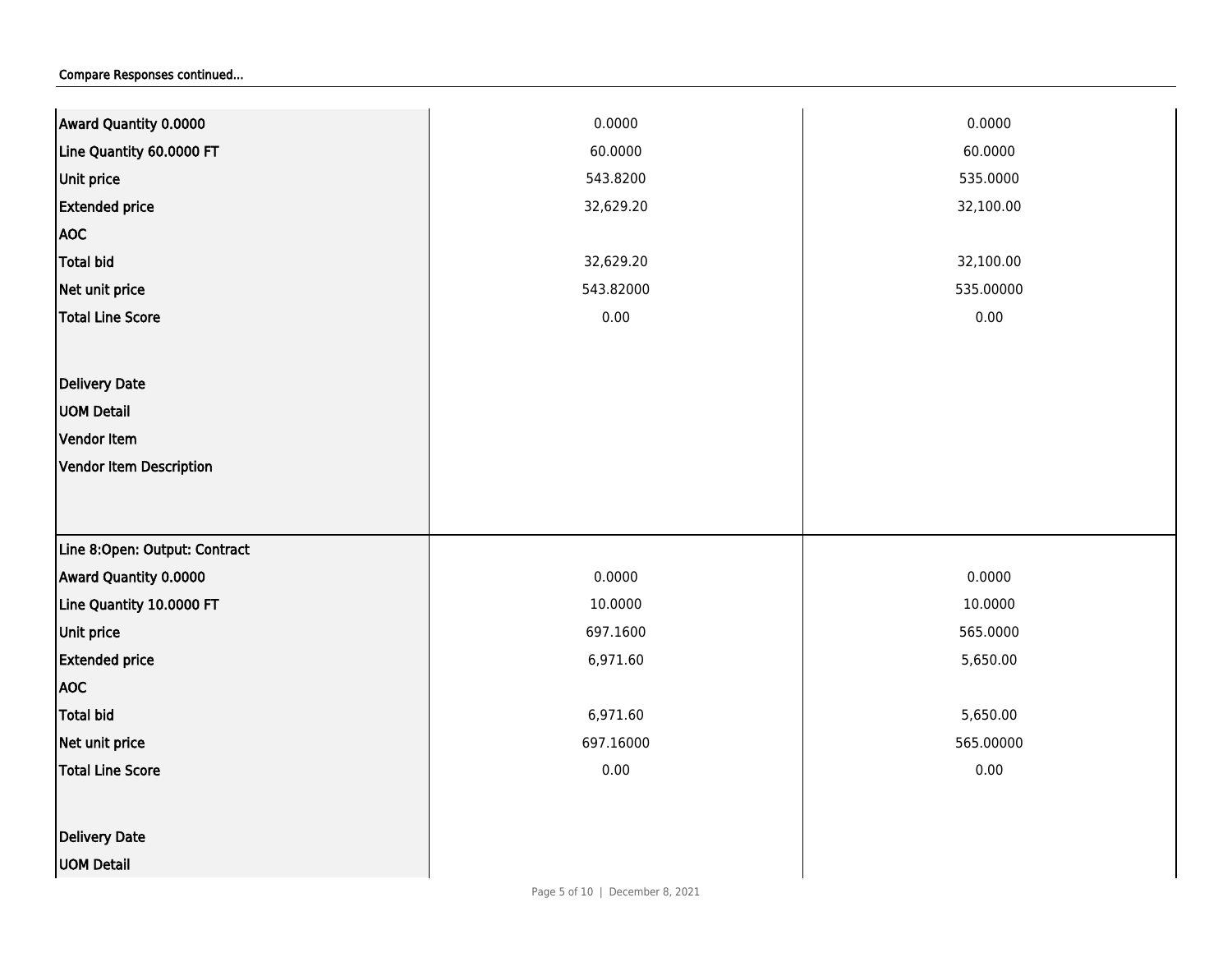| Vendor Item                    |           |           |
|--------------------------------|-----------|-----------|
| Vendor Item Description        |           |           |
|                                |           |           |
|                                |           |           |
| Line 9:Open: Output: Contract  |           |           |
| Award Quantity 0.0000          | 0.0000    | 0.0000    |
| Line Quantity 60.0000 FT       | 60.0000   | 60.0000   |
| Unit price                     | 760.2700  | 715.0000  |
| <b>Extended price</b>          | 45,616.20 | 42,900.00 |
| <b>AOC</b>                     |           |           |
| Total bid                      | 45,616.20 | 42,900.00 |
| Net unit price                 | 760.27000 | 715.00000 |
| <b>Total Line Score</b>        | 0.00      | 0.00      |
|                                |           |           |
| Delivery Date                  |           |           |
| <b>UOM Detail</b>              |           |           |
| Vendor Item                    |           |           |
| Vendor Item Description        |           |           |
|                                |           |           |
|                                |           |           |
| Line 10:Open: Output: Contract |           |           |
| Award Quantity 0.0000          | 0.0000    | 0.0000    |
| Line Quantity 10.0000 FT       | 10.0000   | 10.0000   |
| <b>Unit price</b>              | 989.6000  | 740.0000  |
| <b>Extended price</b>          | 9,896.00  | 7,400.00  |
| <b>AOC</b>                     |           |           |
| <b>Total bid</b>               | 9,896.00  | 7,400.00  |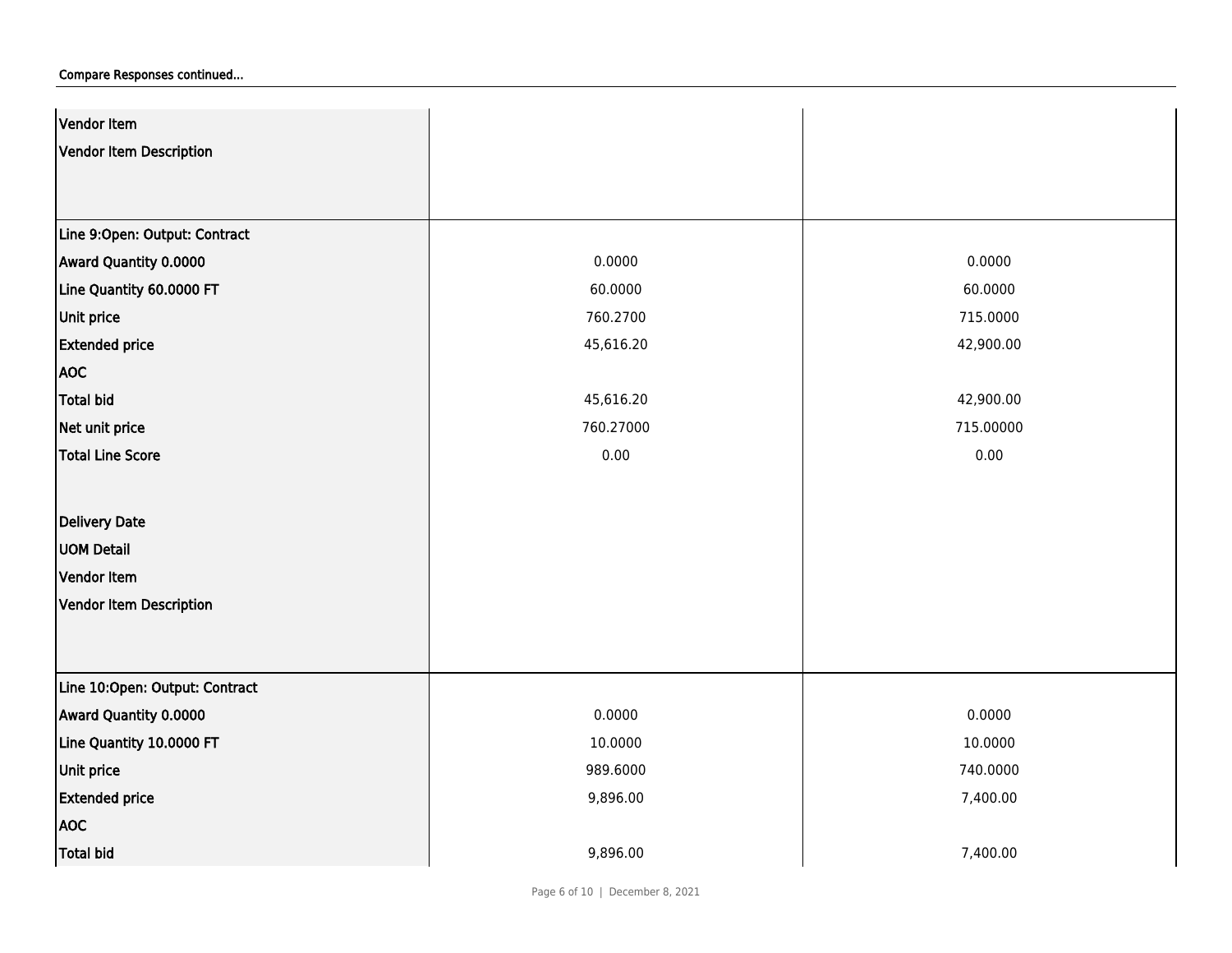| Net unit price                 | 989.60000 | 740.00000 |
|--------------------------------|-----------|-----------|
| Total Line Score               | 0.00      | 0.00      |
|                                |           |           |
| <b>Delivery Date</b>           |           |           |
| <b>UOM Detail</b>              |           |           |
| Vendor Item                    |           |           |
| Vendor Item Description        |           |           |
|                                |           |           |
|                                |           |           |
| Line 11:Open: Output: Contract |           |           |
| Award Quantity 0.0000          | 0.0000    | 0.0000    |
| Line Quantity 60.0000 FT       | 60.0000   | 60.0000   |
| Unit price                     | 971.9300  | 850.0000  |
| <b>Extended price</b>          | 58,315.80 | 51,000.00 |
| <b>AOC</b>                     |           |           |
| Total bid                      | 58,315.80 | 51,000.00 |
| Net unit price                 | 971.93000 | 850.00000 |
| <b>Total Line Score</b>        | 0.00      | 0.00      |
|                                |           |           |
| <b>Delivery Date</b>           |           |           |
| <b>UOM Detail</b>              |           |           |
| Vendor Item                    |           |           |
| Vendor Item Description        |           |           |
|                                |           |           |
|                                |           |           |
| Line 12:Open: Output: Contract |           |           |
| Award Quantity 0.0000          | 0.0000    | 0.0000    |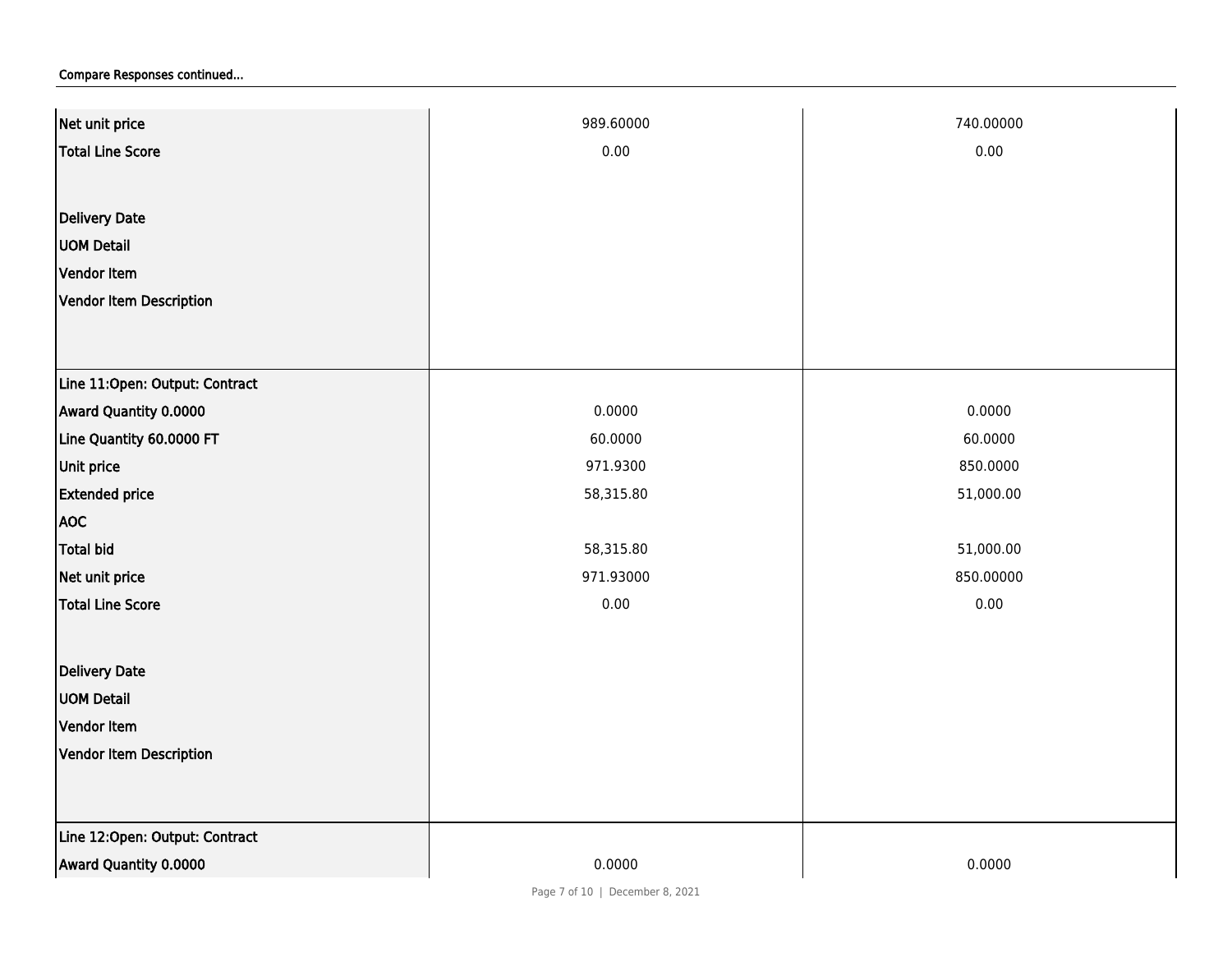| Line Quantity 10.0000 FT       | 10.0000     | 10.0000   |
|--------------------------------|-------------|-----------|
| Unit price                     | 1,288.5500  | 950.0000  |
| <b>Extended price</b>          | 12,885.50   | 9,500.00  |
| <b>AOC</b>                     |             |           |
| <b>Total bid</b>               | 12,885.50   | 9,500.00  |
| Net unit price                 | 1,288.55000 | 950.00000 |
| Total Line Score               | 0.00        | 0.00      |
|                                |             |           |
| Delivery Date                  |             |           |
| <b>UOM Detail</b>              |             |           |
| Vendor Item                    |             |           |
| Vendor Item Description        |             |           |
|                                |             |           |
|                                |             |           |
| Line 13:Open: Output: Contract |             |           |
| Award Quantity 0.0000          | 0.0000      | 0.0000    |
| Line Quantity 60.0000 FT       | 60.0000     | 60.0000   |
| Unit price                     | 1,192.2400  | 980.0000  |
| <b>Extended price</b>          | 71,534.40   | 58,800.00 |
| <b>AOC</b>                     |             |           |
| <b>Total bid</b>               | 71,534.40   | 58,800.00 |
| Net unit price                 | 1,192.24000 | 980.00000 |
| <b>Total Line Score</b>        | 0.00        | 0.00      |
|                                |             |           |
| <b>Delivery Date</b>           |             |           |
| <b>UOM Detail</b>              |             |           |
| Vendor Item                    |             |           |
|                                |             |           |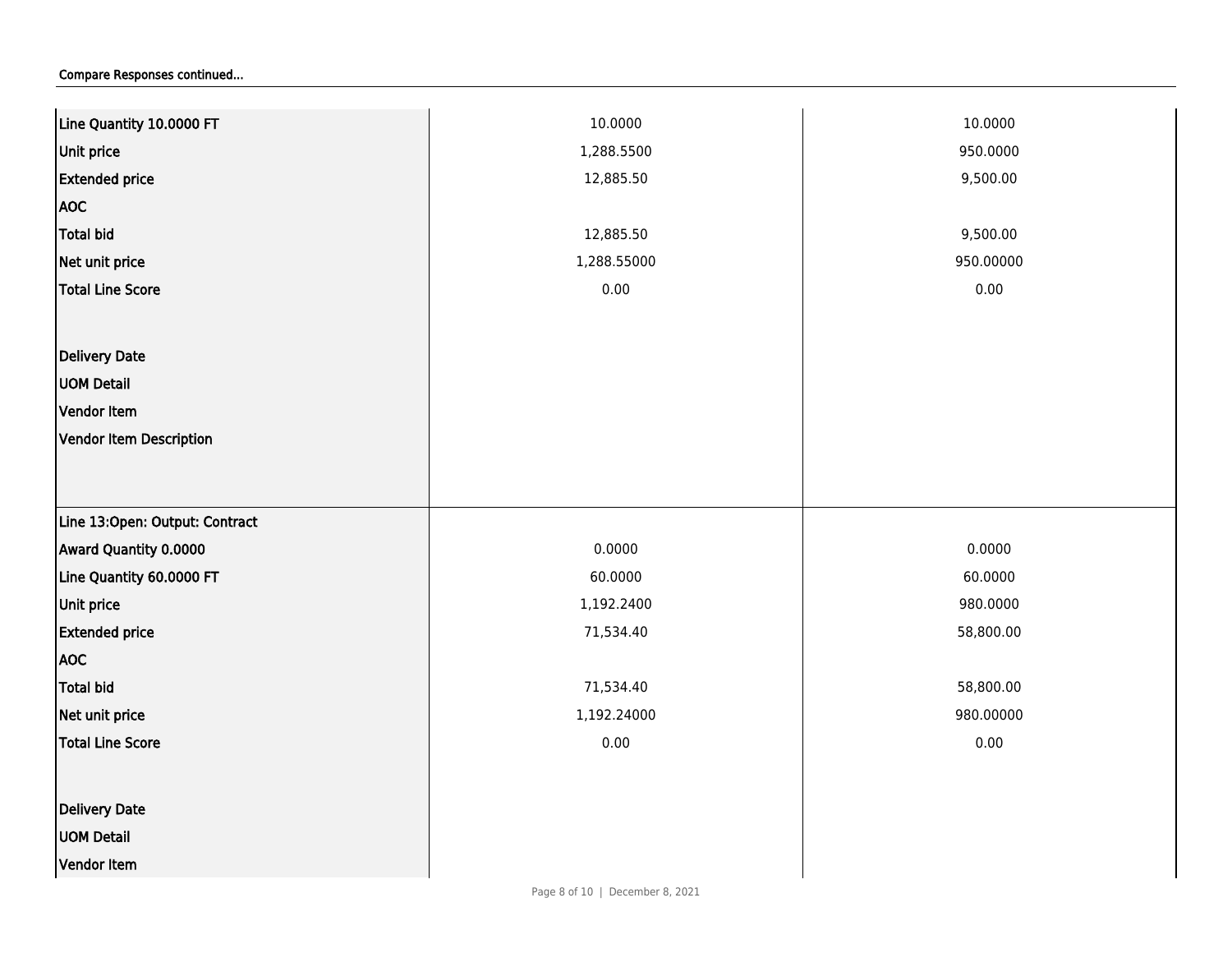| Vendor Item Description        |             |             |
|--------------------------------|-------------|-------------|
|                                |             |             |
| Line 14:Open: Output: Contract |             |             |
| Award Quantity 0.0000          | 0.0000      | 0.0000      |
| Line Quantity 10.0000 FT       | 10.0000     | 10.0000     |
| Unit price                     | 1,608.1100  | 1,080.0000  |
| <b>Extended price</b>          | 16,081.10   | 10,800.00   |
| <b>AOC</b>                     |             |             |
| <b>Total bid</b>               | 16,081.10   | 10,800.00   |
| Net unit price                 | 1,608.11000 | 1,080.00000 |
| <b>Total Line Score</b>        | 0.00        | 0.00        |
|                                |             |             |
| Delivery Date                  |             |             |
| <b>UOM Detail</b>              |             |             |
| Vendor Item                    |             |             |
| Vendor Item Description        |             |             |
|                                |             |             |
|                                |             |             |
| Line 15:Open: Output: Contract |             |             |
| Award Quantity 0.0000          | 0.0000      | 0.0000      |
| Line Quantity 200.0000 SF      | 200.0000    | 200.0000    |
| Unit price                     | 44.0000     | 38.0000     |
| <b>Extended price</b>          | 8,800.00    | 7,600.00    |
| <b>AOC</b>                     |             |             |
| <b>Total bid</b>               | 8,800.00    | 7,600.00    |
| Net unit price                 | 44.00000    | 38.00000    |